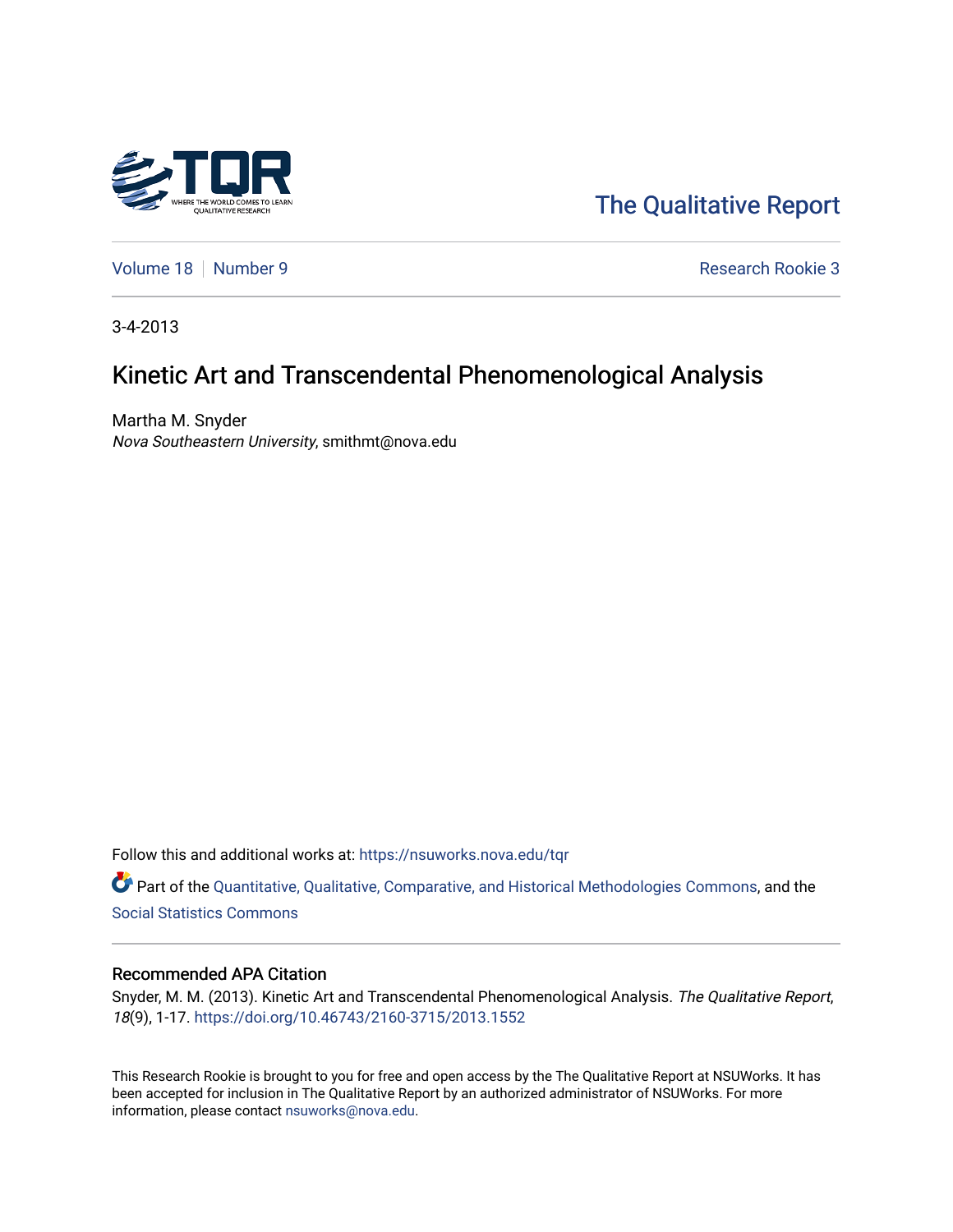

## Kinetic Art and Transcendental Phenomenological Analysis

#### Abstract

Transcendental phenomenological analysis (TPA) is a form of qualitative research analysis that engages the researcher in the process of observation, interpretation, reflexivity, and imagination. It is a form science and art. This digital narrative is a story of how I studied TPA through the lens of kinetic art and more specifically, the art of making mobiles. In this video, I present a blend of narrative and photography to share how I made my first mobile and deepened my knowledge and appreciation of TPA

#### Keywords

Transcendental Phenomenological Analysis, Qualitative Research, Digital Narrative, Kinetic Art, Mobiles

#### Creative Commons License



This work is licensed under a [Creative Commons Attribution-Noncommercial-Share Alike 4.0 License](https://creativecommons.org/licenses/by-nc-sa/4.0/).